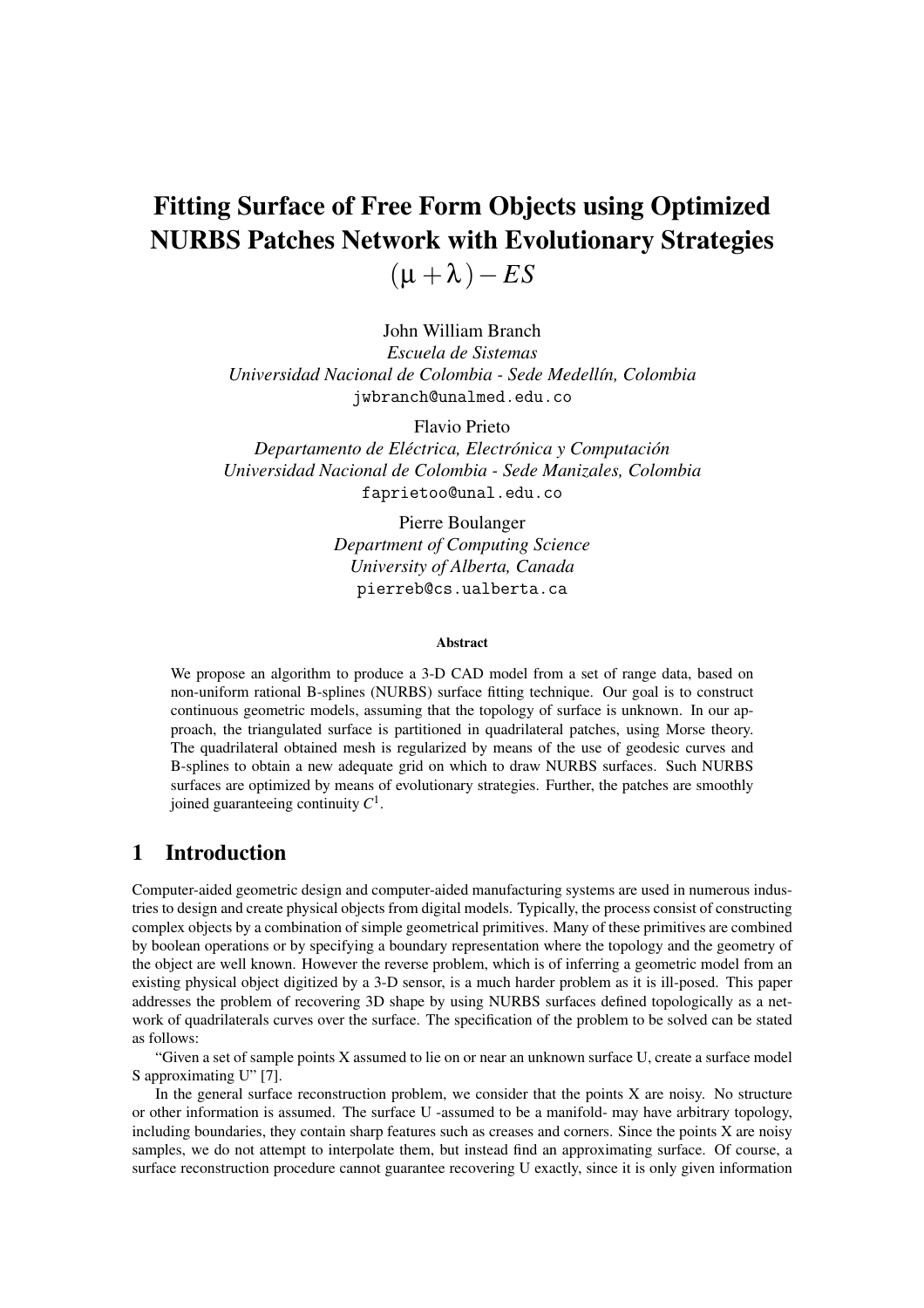about U through a finite set of noisy sample points. The reconstructed surface S should have the same topological type as U and be close to U.

This paper is organized as following: Section 2, describes the Morse theory for triangular meshes. Section 3, a review of the pertinent literature in 3-D reconstruction. Section 4 describes the method for the adjustment of surfaces by means of optimized NURBS patches. Section 5 describes the experimental results of the proposed algorithm, and finally, in Section 6 a conclusion is presented.

# 2 Morse Theory for Triangular Meshes

The application of the Morse theory for triangular meshes implies to discretize Morse analysis. The Laplacian equation is used to find a Morse function which describes the topology represented on the triangular mesh. In this sense, additional points of the feature of the surface might exist, which produce a basis domain which adequately represents the geometry of the topology itself and the original mesh. The mesh can also be grouped into improved patches. In this work, Morse theory is applied by representing the saddle points and its borders by a Morse function which can then be used to determine a number of critical points.

This approximation function is based on a discrete version of the Laplacian, to find the harmonic functions. In many ways, Morse theory relates the topology of a surface *S* with its differential structure specified by the critical points of a Morse function  $h : S \to \mathbb{R}$  [17] and is related to the mesh spectral analysis.

The spectral analysis of the mesh is performed by initially calculating the Laplacian. The discrete Laplacian operator on piecewise linear functions over triangulated manifolds is given by:

$$
\Delta f_i = \sum_{j \in N_i} W_{ij} (f_j - f_i) \tag{1}
$$

where  $N_i$  is the set of vertices adjacent to vertex *i* and  $W_{ij}$  is a scalar weight assigned to the directed edge  $(i, j)$ . For graphs free of any geometry embedding, it is customary to use the combinatorial weights  $W_{ij} = 1/\text{deg}(i)$  in defining the operator. However, for 2-manifold mapped in  $\mathfrak{R}^3$ , the appropriate choice is a discrete sets of harmonic weights, suggested by Dong [14] and is the one used in this paper (see Equation 2):

$$
W_{ij} = \frac{1}{2} (\cot \alpha_{ij} + \cot \beta_{ij}).
$$
\n(2)

Here  $\alpha_{ij}$  and  $\beta_{ij}$  are the opposite angles to the edge  $(i, j)$ .

Representing the function *f*, by the column vector of its values at all vertices  $f = [f_1, f_2, \dots, f_n]^T$ , one can reformulate the Laplacian as a matrix  $\Delta f = -Lf$  where the Laplacian matrix *L* each elements are defined by:  $\overline{a}$ 

$$
L_{ij} = \begin{cases} \sum_{k} W_{ik} & \text{if } i = j, \\ -W_{ij} & \text{if } (i, j) \text{ is an edge of } S, \\ 0 & \text{in other case.} \end{cases}
$$
 (3)

where *k* is the number of neighbors of the vertex *i*. The Eigenvalues  $\lambda_1 = 0 \leq \lambda_2 \leq \ldots \leq \lambda_n$  of the matrix *L* forms the *spectrum* of mesh *S*. Besides describing the square of the frequency and the corresponding eigenvectors  $e_1, e_2, \ldots, e_n$  of *L*, one can define piecewise linear functions over *S* using progressively higher frequencies [6].

# 3 Literature Review

A wide gamut of algorithms for surface reconstruction have been proposed in the literature in recent years [3] [7] [1].

Loop [5] generates B-spline surfaces on irregular meshes. These meshes do not require a known object topology, and therefore, they can be configured arbitrarily without carrying a sequence of the 3D coordinates of the points set. The advantage of this method is that it uses different spline types for the surface approximation. The algorithm was tested using synthetic data with low curvature.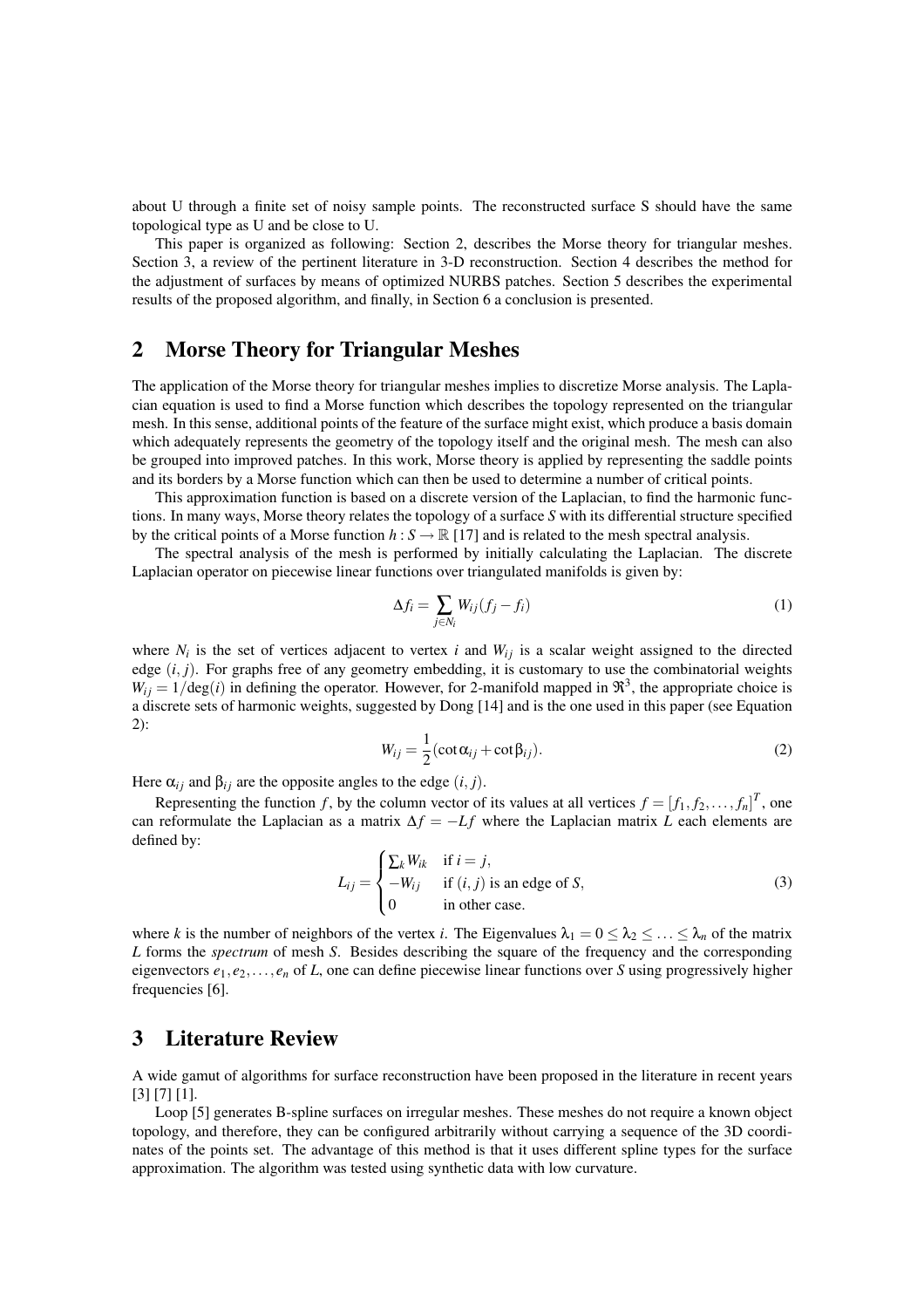Eck and Hoppe [11] present the first solution to the fitting problem of B-spline surfaces on arbitrary topology surfaces from disperse and unordered points. The method builds an initial parametrization, which in turn is re-parametrized to build a triangular base, which is then used to create a quadrilateral domain. In the quadrilateral domain, the B-spline patches adjust with a continuity degree of *C* 1 . This method, although effective, is quite complex due to the quantity of steps and process required to build the net of B-spline patches on the adjustment surface.

Krishnamurthy and Levoy [15] presented a novel approach to adjust NURBS surface patches on cloud of points. The method consists of building a polygonal mesh on the points set first. Then on this mesh, a resampling is performed to generate a regular mesh, on which NURBS surfaces patches can be adjusted. The method has poor performance when dealing with complex surfaces. Other limitations are the impossibility to apply the method to surfaces having holes, and the underlying difficulty to keep continuity on the NURBS surface patches.

Park [8] proposed a two-phase algorithm. In the first phase, a grouping of the points is performed by means of the k-means algorithm to create a polyhedral mesh approximation of the points, which is later reduced to a triangular mesh, on which a quadrilateral mesh is built. In the second phase, the initial model is used to build a net of NURBS patches with continuity  $C<sup>1</sup>$ . Park's proposal assumes that the cloud-ofpoints is closed in such a way that the NURBS patches network is fully connected. This implies that the proposed method is not applicable to open surfaces. The use of NURBS patches implies an additional process keeping continuity at the boundary, making the method computationally expensive even when the irregularity of the surface does not require it.

Boulanger *et al.* [12] describe linear approximation of continuous pieces by means of trimmed NURBS surfaces. This method generates triangular meshes which are adaptive to local surface curvature. First, the surface is approximated with hierarchical quadrilaterals without considering the jagged curves. Later, jagged curves are inserted and hierarchical quadrilaterals are triangulated. The result is a triangulation which satisfies a given tolerance. The insertion of jagged curves is improved by organizing the quadrilaterals' hierarchy into a *quad-tree* structure. The quality of triangles is also improved by means of a Delaunay triangulation. Although this method produces good results, it is restricted to surfaces which are continuous and it does not accurately model fine details, limiting its application for objects with an arbitrary topology.

Gregorski [4] proposes an algorithm which decomposes a given point-set into a data structure *strip tree*. The *strip tree* is used to adjust a set of minimal squares quadratic surfaces to the points cloud. An elevation to bi-cubic surfaces is performed on the quadratic surfaces, and they are merged to form a set of B-spline surfaces which approximates the given point-set. This proposal can not be applied to closed surfaces or surfaces which curve themselves. The proposal is highly complex because it has to perform a degree elevation and a union of patches on B-spline patches at the same time that a continuity degree  $C^1$  is performed among adjacent patches.

Bertram [10] proposes a method to approximate in an adaptive way to disperse points by using triangular hierarchical B-splines. A non-uniform distribution of sampling on the surface is assumed, in such a way that zones with a high curvature present a denser sampling that zones with a low curvature. This proposal uses patches for data adjustment which add quality to the solution.

A different approach is presented by Yvart *et al.* [2], which uses triangular NURBS for dispersed points adjustment. Triangular NURBS do not require that the point-set has a rectangular topology, although it is more complex that NURBS. Similar to previous works, it requires intermediate steps where triangular meshes are reconstructed, re-parametrization processes are performed, and continuity patches  $G<sup>1</sup>$  are adjusted to obtain a surface model.

# 4 Approximation of Smooth Surfaces Using Morse Theory

The majority of the literature on re-meshing methods, focuses on the problem of producing well formed triangular meshes. However, the ability to produce quadrilateral meshes is of great importance as it is a key requirement to fit NURBS surface on a large 3–D mesh. Quadrilateral topology is the preferred primitives for modelling many objects and in many application domains. Many formulations of surface subdivision such as SPLINES and NURBS, require complex quadrilateral bases. Recently, methods to automatically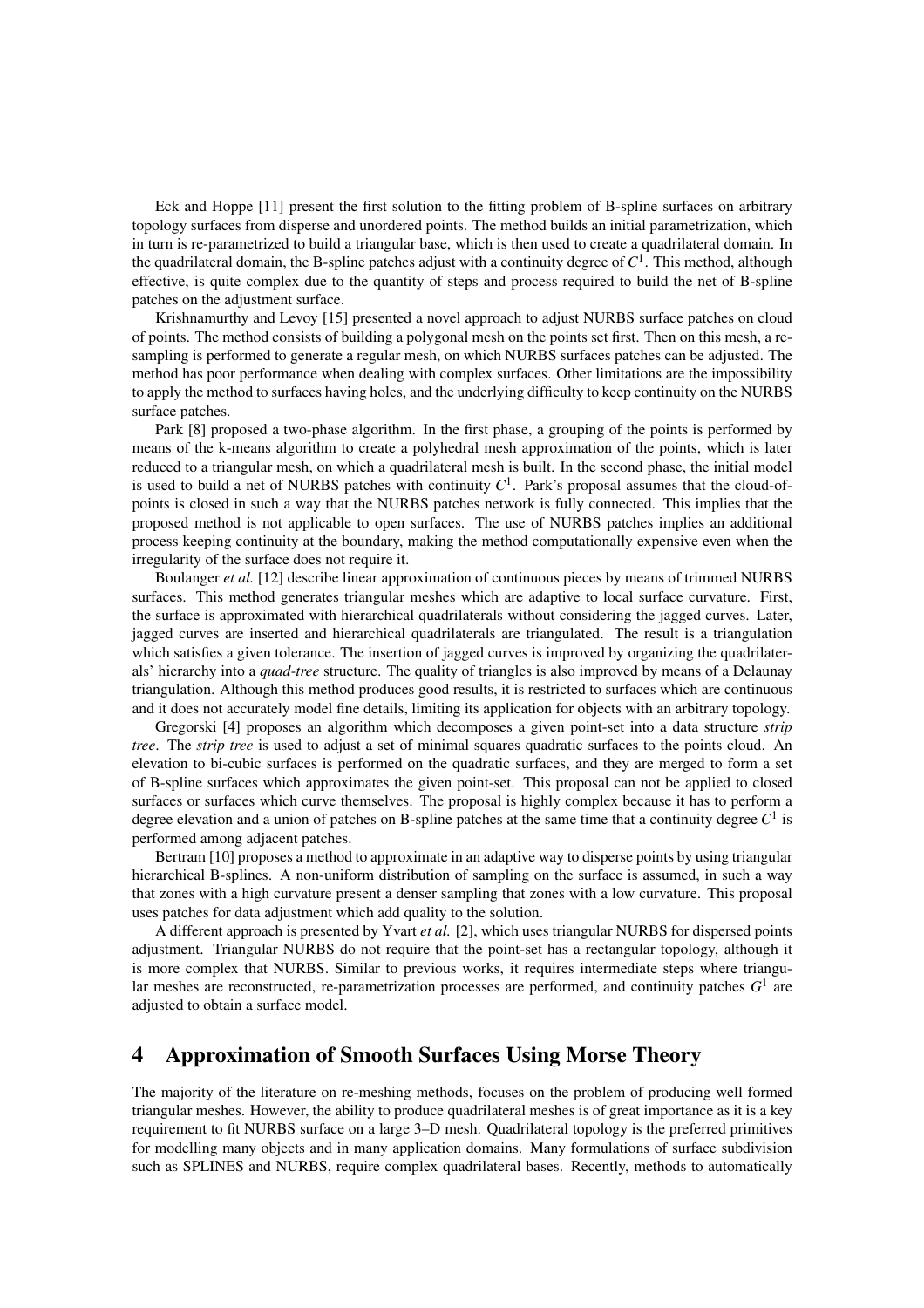quadrilateralize complex triangulated mesh have been developed such as the one proposed by Dong *et al.* [14].

In this section, a method for the surface approximation by means of optimized NURBS patches from complex quadrilateral bases on triangulated surfaces of arbitrary topology is proposed. This process of quadrilateralization produces regions composed exclusively of smooth quadrilaterals. To decompose the triangulated surface into quadrilateral patches, Morse theory and spectral mesh analysis are used. The quadrilateral border joining the critical points are regularized by computing geodesic curves between each corner and then B-splines approximate those geodesics. Following the geodesic curves approximation a NURBS surface is then fitted by changing the NURBS's weight to represent the data inside the quadrilateral region. Such NURBS surfaces fitting is non-linear and an evolutionary strategy optimization method is used to minimize the distance between the surface and the points inside the quadrilateral region. The optimization also takes into account the smooth joint at the boundary to guarantee  $C<sup>1</sup>$  continuity.

## 4.1 Quadrilateralization of Triangular Mesh

One of the first step of our algorithm consist of converting a triangular representation into a network of quadrilateral that is a complete description of the object's geometry. This is necessary as the representation by means of NURBS patches requires building a regular base on which the NURBS surfaces sits. Because of the complex and diverse forms of free-formed objects, obtaining a quadrilateral description of the whole surface is not a trivial task.

#### 4.1.1 Localizing Critical Points

Initially, the quadrilateral's vertices are obtained as a critical point-set of a Morse function. Morse's discrete theory guarantees that, without caring about topological complexity of the surface represented by triangular mesh, a complete quadrilateral description is obtained. That is to say, it is possible to completely divide objects' surfaces by means of rectangles. In this procedure, an equation system for the Laplacian matrix is solved by calculating a set of eigen-values and eigen-vectors for each matrix (Equation 3) [16].

A Morse-Smale complex is obtained from the connection of a critical point-set which belongs to a field of the Laplacian matrix. The definition of a field of the matrix is obtained by selecting the set of vectors associated to a solution value of the equation. As Morse function represents a function in the mesh, each eigen-value describes the frequency square of each function. Thus, selecting each eigen-value directly indicates the quantity of critical points which the function has. For higher frequency values, a higher number of critical points will be obtained. This permits representing each object with a variable number of surface patches. The eigen value computations assigns function values to every vertex of the mesh, which permits determining whether a vertex of the mesh is at critical points of the Morse function. In addition, according to a value set obtained as the neighborhood of the first ring of every vertex, it is possible to classify the critical points as maximum, minimum or "saddle points." Identification and classification of every critical point permits building the Morse-Smale complex.

#### 4.1.2 Critical Points Interconnection

Once critical points are obtained and classified, then they should be connected to form the quadrilateral base of the mesh. The connection of critical points is started by selecting a "saddle point" and by building two inclined ascending lines and two declined descending lines. Inclined lines are formed as a vertex set ending at a maximum critical point. In addition, a descending line is formed by a vertex path which ends at a minimum critical point. One can then join two paths if both are ascending or descending.

After calculating every paths, the triangulation of *K* surface is divided into quadrilateral regions which forms Morse-Smale complex cells [16]. Specifically, every quadrilateral of a triangle falls into a "saddle point" without ever crossing a path. The complete procedure is described in Algorithm 1.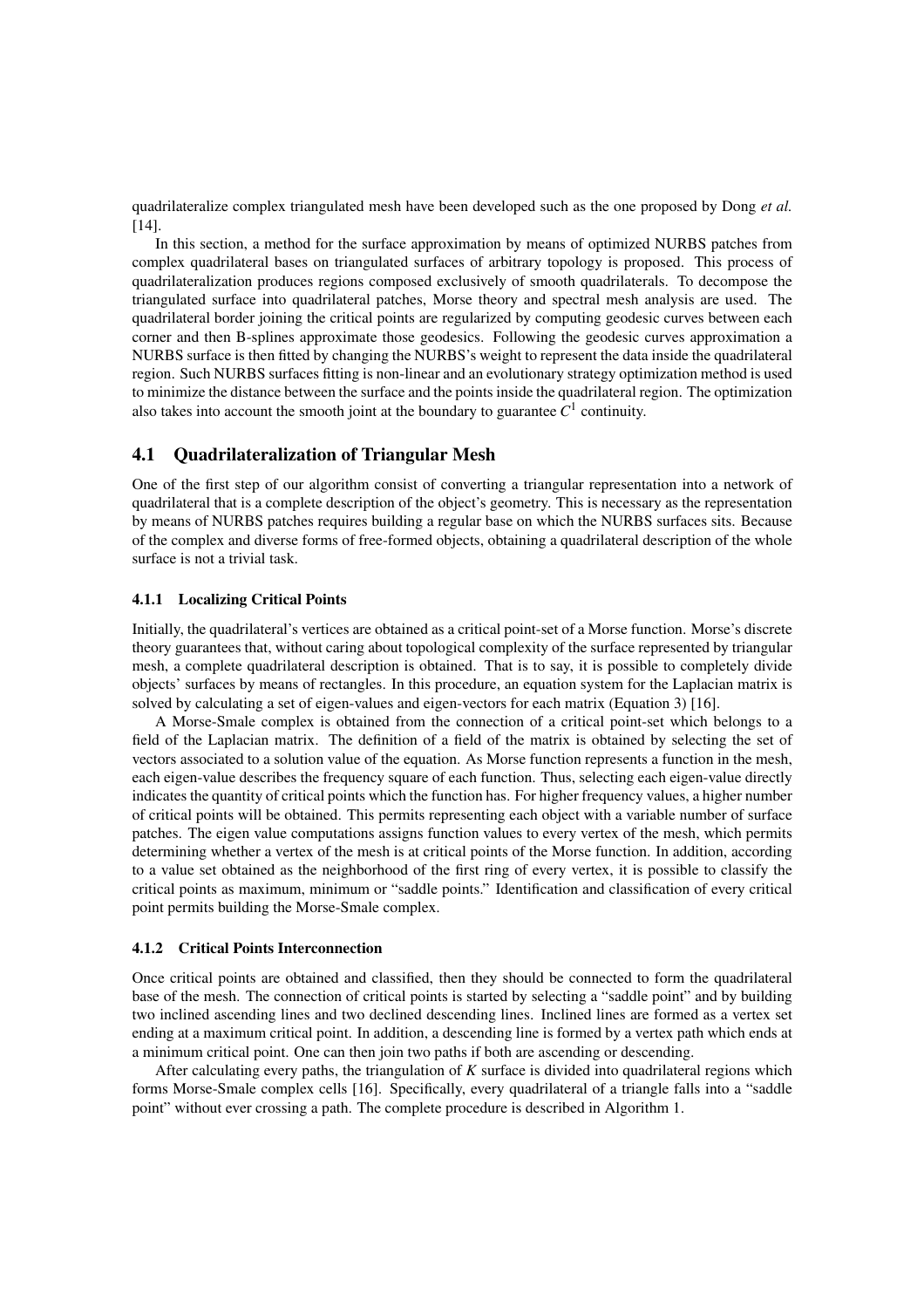Algorithm 1: Bulding method of MS cells.

```
Critical points interconnection();
begin
   Let T = \{F, E, V\} M triangulation;
   Initialize Morse-Smale complex, M=0;
   Initialize the set of cells and paths, P=C=0;
   S=SaddlePointFinding(T);
   S=MultipleSaddlePointsDivission(T);
   SortByInclination(S);
   for every s \in S in ascending order do
       CalculeteAscedingPath(P);
   end
   while exists intact f \in F do
       GrowingRegion(f, p0, p1, p2, p3);
       CreateMorseCells(C, p0, p1, p2, p3);
   end
   M = MorseCellsConnection(C);end
```
## 4.2 Regularization of the Quadrilateral Border Curves

Because the surface needs to be fitted using NURBS patches, it is necessary to regularize the quadrilateral curves obtained from the mesh. The curves are regularized and fitted by b-splines using the following Algorithm 2.

| <b>Algorithm 2:</b> Quadrilateral mesh regularization method                                        |
|-----------------------------------------------------------------------------------------------------|
| Regularization():                                                                                   |
| begin                                                                                               |
| 1. Ouadrilateral selection;                                                                         |
| 2. Selection of a border of the selected quadrilateral and its opposite;                            |
| 3. Regularization using B-splines with lambda density;                                              |
| 4. Regularized points match by means of geodetics FMM;                                              |
| 4.1 Smoothing of geodetic with B-splines;                                                           |
| 5. Points generating for every B-spline line with lambda density;                                   |
| end                                                                                                 |
| One of the quadrilatoral border is selected from the mesh, and later a border is selected from each |

One of the quadrilateral border is selected from the mesh, and later a border is selected from each quadrilateral border and its opposite. The initially selected border is random. The opposite order is searched as one which does not contain the vertices of the first one. If the first selected border has vertices A and B, it is required that the opposite border does not contain vertices A and B, but the remaining, B and C.

Later, B-splines are fitted on selected borders with a  $\lambda$  density, to guarantee the same points for both borders are chosen, regardless of the distance between them. In general, a B-spline does not interpolate every control point; therefore, they approximate curves which permit a local manipulation of the curve, and they require fewer calculations for coefficient determination.

Having these points at selected borders, it is required to match them. This is done with FMM (*Fast Marching Method*). This algorithm is used to define a distance function from an origin point to the remainder or surface with a computational complexity of  $O(n \times \log n)$ . This method integrates a differential equation to obtain the geodetic shortest path by traversing the triangle vertices.

At the end of the regularization process, B-splines are fitted on geodetic curves and density  $\lambda$  points are generated at every curve which unite the border points of quadrilateral borders, to finally obtain the grid which is used to fit the NURBS surface.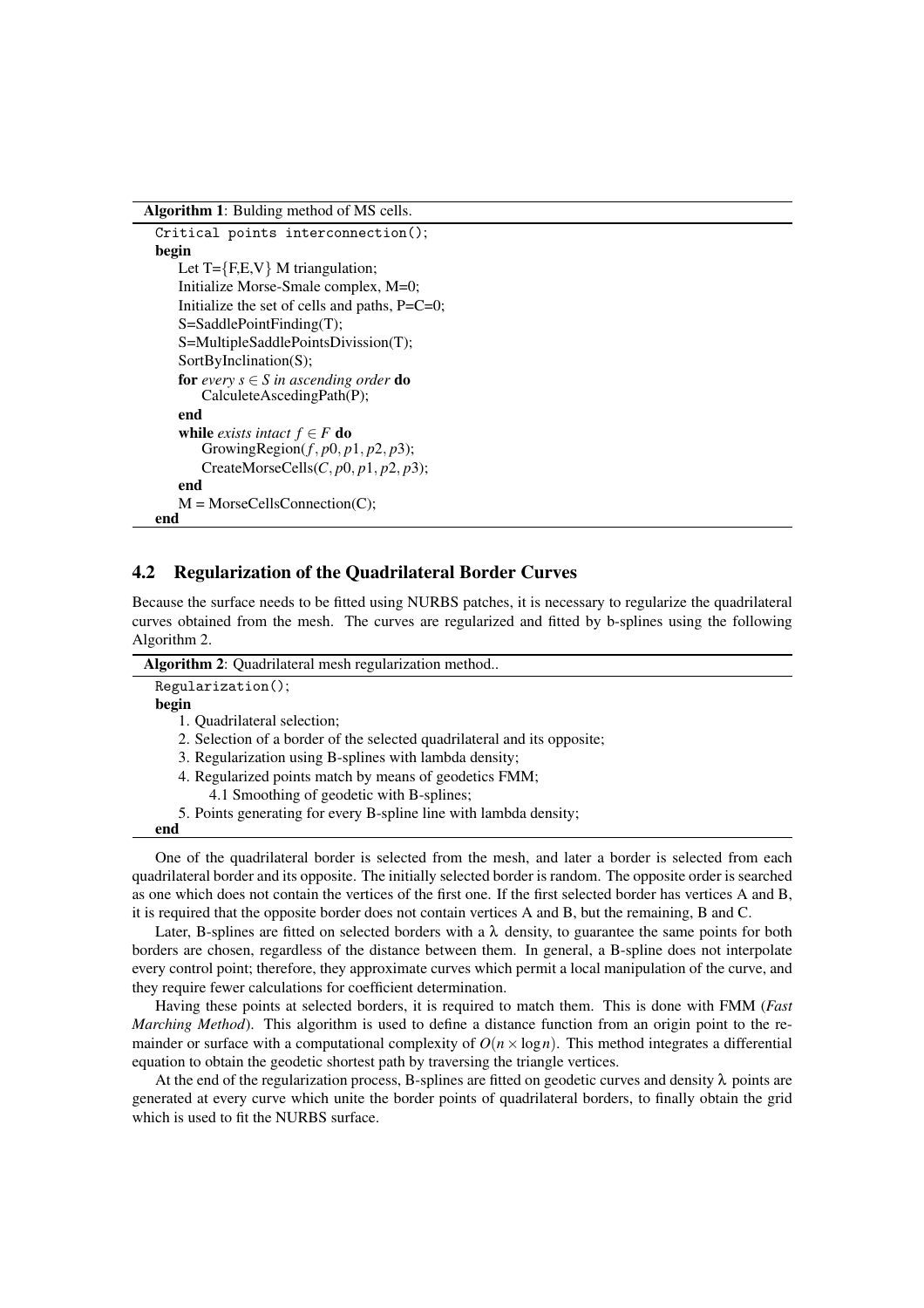## 4.3 Fitting of Optimized NURBS Patches Using an Evolutionary Algorithm

This section presents a method based on an evolutionary strategy (ES), to determine the weights of control points of a NURBS surface, without modifying the location of sampled points of the original surface. The main goal is to reduce the error between the NURBS surfaces and the data points inside the quadrilateral regions. In addition, the algorithm make sure that the  $C<sup>1</sup>$  continuity condition is preserved for all optimized NURBS patches. The proposed algorithm is described in Algorithm 3.

| Algorithm 3: Optimization and continuity method of NURBS patches method. |
|--------------------------------------------------------------------------|
| Adjustment by optimized NURBS patches();                                 |
| begin                                                                    |
| 1. Optimization of the NURBS patches;                                    |
| 1.1. Multiple ES usage with deterministic replacement by inclusion;      |
| 1.2. Application of ES to control weights of NURBS;                      |
| 2. Union of NURBS patches with continuity $C^1$ ;                        |
| 2.1. Check continuity between axis;                                      |
| 2.2. Check continuity at vertices;                                       |
| end                                                                      |

#### 4.3.1 Optimization of NURBS Parameters

A NURBS surface is completely determined by its control points  $P_{i,j}$ . The main difficulty in fitting NURBS surface locally is in finding an adequate parametrization for the NURBS and the ability to automatically choose the number of control points and their positions. The NURBS's weight function  $w_{i,j}$  determine the local influence degree of a point in surface topology. Generally, weights of control points for a NURBS surface are assigned in an homogeneous way and are set equal to 1, reducing NURBS to simple B-spline surface. The determination of NURBS control points and weights for arbitrarily curved surfaces adjustment is a complex non-linear problem.

The optimization process is formally described as follows: Let  $P = \{p_1, p_2, \dots, p_n\}$  be a set of 3-D points sampled from a real object, which has rectangular topology, and  $S = \{s_1, s_2, \dots, s_m\}$  be a NURBS surface that approximates *P*, our problem consist of minimizing the approximation error given by 4

$$
E(S) = d_{P,S} < \delta \tag{4}
$$

where  $d_{PS}$  is the total distance between *P* and the NURBS approximation surface *S*. The parameter  $\delta$  is a given user error tolerance. It is attempted obtain the configuration of *S* so that 4 is true.

Since the influence of the NURBS surface control points is only local, the sampled points *P* will be divided in clusters where will carry on a local optimization process, which reduces the computational cost of the proposed method.

The optimization process starts with a clustering of the set of points *P* such clustering will be achieved by a SOM. The objective of the SOM is to find homogeneous regions where run the optimization process without distort the local shape of the surface. The points of *P* will be presented to the SOM as the training patterns. It is hoped at last of the training the SOM have found the homogeneous regions where run the optimization process.

Once clustered *P* an evolutionary strategy  $(\mu + \lambda)$  – *ES* will optimize the local fitting of the NURBS in each cluster. The evolutionary strategy configuration is as follow:

*Individuals*: the individuals of the strategy are conformed by the weights of the cluster points and the mutation steps  $\sigma$ , like shows Figure 1.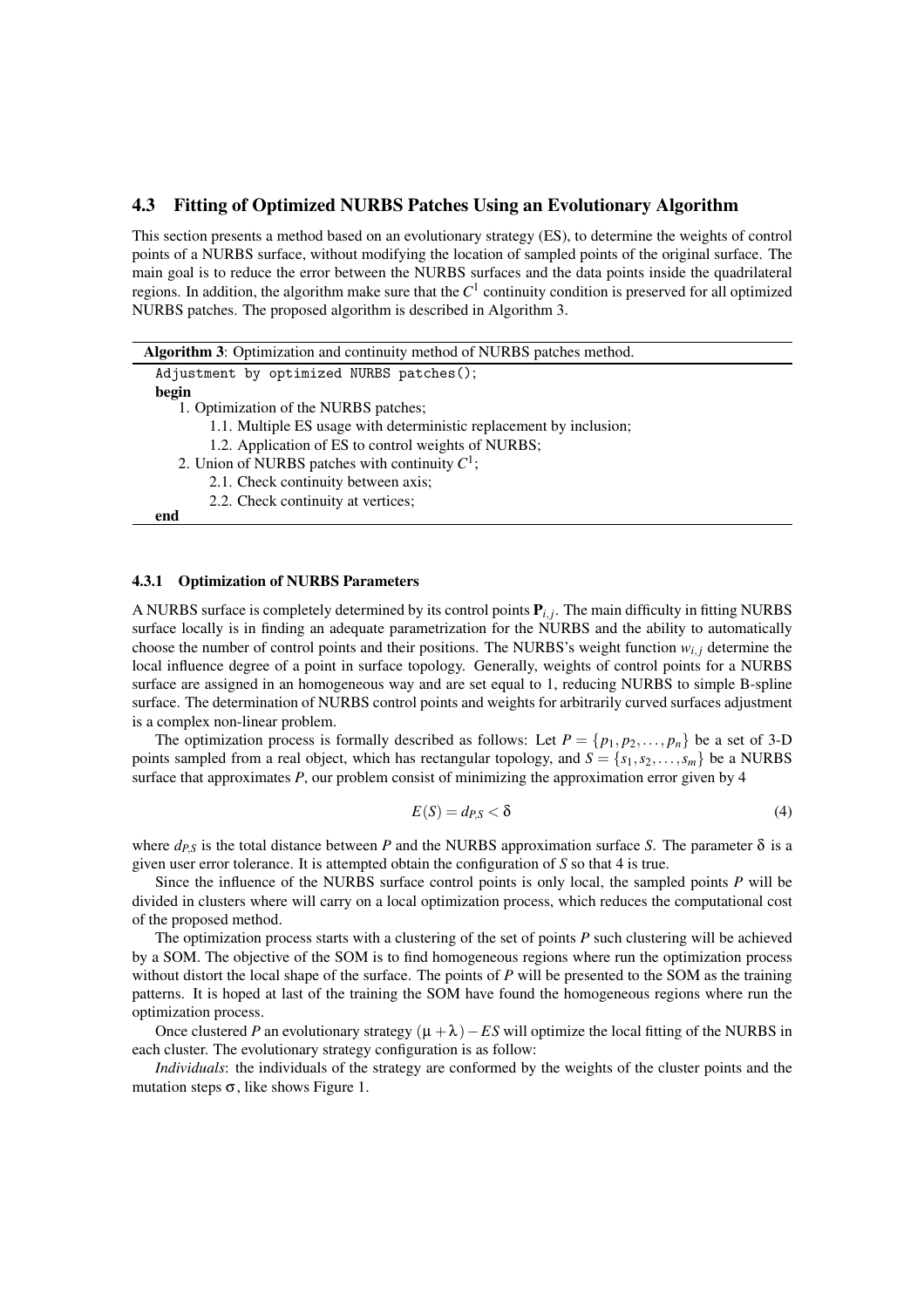

Figure 1: Individual of the strategy

where  $w_i$  are the control point weights and  $\sigma_i$  are the mutation step sizes.

*Mutation operator*: uncorrelated mutation with *n* mutation step sizes σ's is applied to the individuals.

*Recombination operator*: the recombination operator is different for object variable *w<sup>i</sup>* than parameters σ*i* . A global intermediary recombination is applied to object variables, according to 5, whereas a local intermediary recombination is applied to mutation step sizes  $\sigma_i$ , according to 6.

$$
b_i' = \frac{1}{\rho} \sum_{k=1}^{\rho} b_{k,i} \tag{5}
$$

$$
b'_{i} = \mu_{i} b_{k_{1},i} + (1 - \mu_{i}) b_{k_{2},i}
$$
\n(6)

where *i* is the allele of the individual,  $b_i$  is the value of the allele,  $\rho$  is the size of the recombination pool and  $\mu$  is a random number uniformly distributed in [0, 1].

*Selection operator*: the best individuals according to the aptitude function given in 4. In order to perform a fast compute of the distance between the points *P* and the NURBS surface *S*, the points of *S* are store in a kd-tree structure, so that the searching process for finding the nearest points between  $P$  and  $S$  is  $log(n)$ order. The Algorithm 4 summarizes the optimization process.

## Algorithm 4: Perform a clustering of *P* by using SOM.

```
begin
    for each cluster do
        Set individual size = cluster size;
        Set population size = \mu:
        Initialize randomly the population;
        Evaluate the population in the aptitude function 4;
        while the stop criterion δ do not reached do
            for i = 1 to \lambda \cdot 0.9 do
                 Ind_i = mut(Population_{rand(1,\mu)});end
            for i = 1 to \lambda \cdot 0.1 do
                 Ind_i = rec(Population_{rand(1,\mu)});
            end
            Population = select from(\mu + \lambda);
        end
    end
end
```
### 4.3.2 NURBS Patches Continuity

Continuity in regular cases (4 patches joined at one of the vertex) is a solved problem [11]. However, in neighborhoods where the neighbors' number is different from 4 ( $v \ge 3 \rightarrow v \ne 4$ ), continuity must be adjusted to guarantee a soft transition of the implicit surface function between patches of the partition. In this paper,  $C^1$  continuity between NURBS patches is guaranteed, using Peters continuity model [9] which guarantees continuity of normals between bi-cubical spline functions. Peters proposes a regular and general model of bi-cubical NURBS functions with regular nodes vectors and the same number of control points at both of the parametric directions. In our algorithm, Peter's model was adapted by choosing generalizing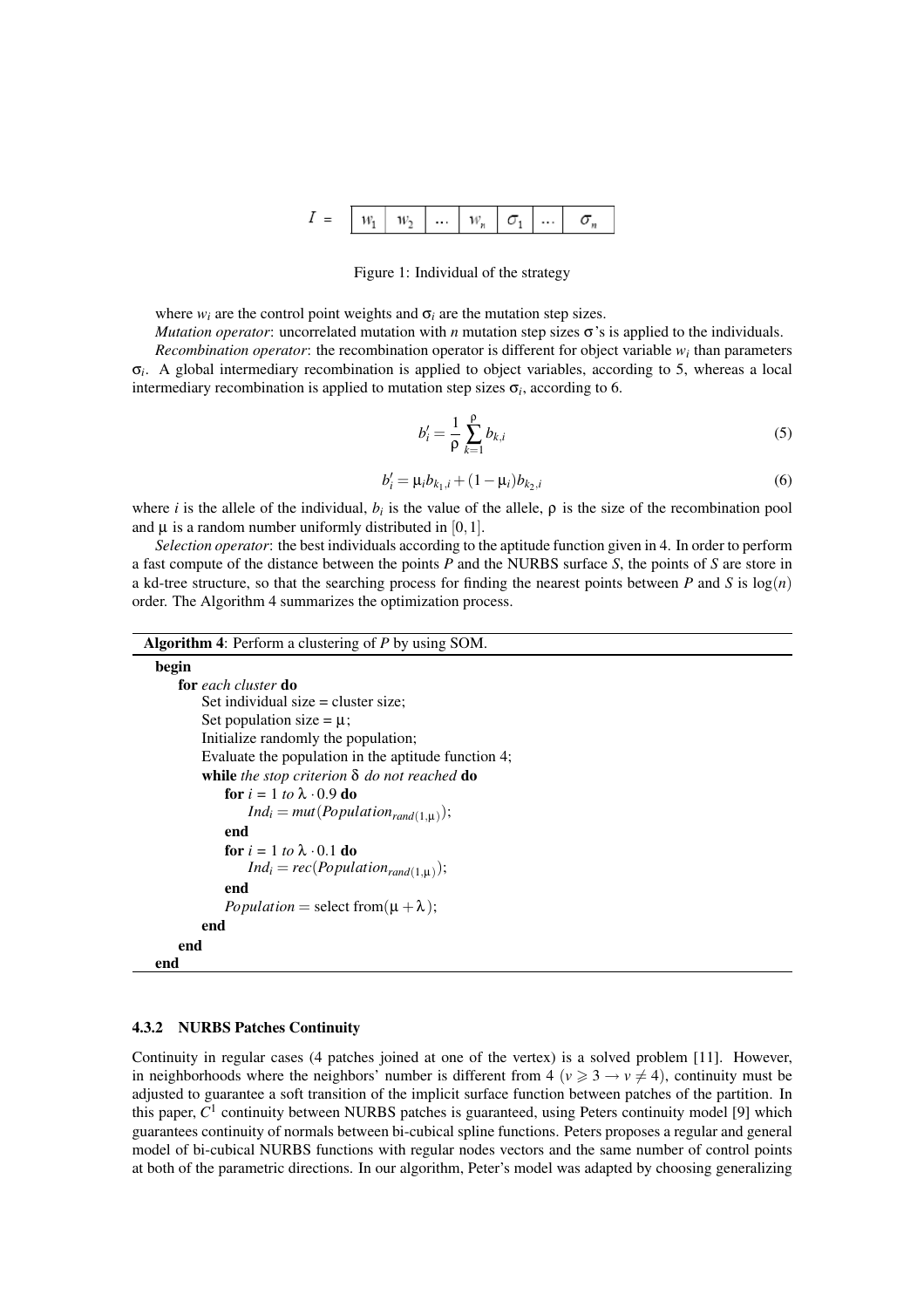NURBS functions, with the same control points number at both of the parametric directions, bi-cubic basis functions and regular expansions in their node vectors.

**Continuity Along the Quadrilateral Boundaries:** To guarantee  $C<sup>1</sup>$  continuity between the boundaries of neighboring patches, extreme control points which affect the continuity between patches must be found. Due to data ordering within the proposed parametrization schema, two adjacent patches will have the same number of control points at the common axis, regardless of their disposition. To adjust continuity between axes, control points are calculated on the analyzed boundary, to make it co-lineal with neighboring control points on adjacent patches.

Equation 7 illustrates the new position for a control point at given  $P_{e j e}$  axis, where  $P_A^{vec}$  is the neighbor point to  $P_{e j e}$  at patch *B*. The new control point  $P_{e j e}$  is the medium point between the two adjacent control points  $P_A^{vec}$  y  $P_B^{vec}$  which guarantees that control points on the axis and their adjacent neighbors at each patch is co-linear.

$$
P_{eje} = \frac{P_A^{vec} + P_B^{vec}}{2} \tag{7}
$$

Continuity at Quadrilateral Vertices: Continuity at vertices of quadrilateral regions is guaranteed by making sure that every adjacent control points at each vertices is co-planar.

Under the continuity criteria proposed by Peters, continuity at quadrilateral vertices are generalized, that is to say, the adjustment process is the same regardless of the number of patches which can be found at a given vertex. We have  $\pi^T P = 0$ , where  $\pi$  is a given plane and P is a point on the plane. If the system of equations is over-determined with more than four points, the equation which best adjusts a given point-set can be found.

Equation 8 represent the over-determined system where  $P = [P_1, P_2, \ldots, P_n]$  *T* with  $n \ge 4$  are control points at the vertices. The equation is solved using Singular Values Decomposition *SV D*, with the last column of matrix  $P$  the equation of the plane which is adjusted to point-set  $P$  in the quadratic mean square error sense. [13].  $\overline{r}$  $\overline{a}$  $\overline{r}$  $\overline{a}$ 

$$
\begin{bmatrix} P_x^1 & P_y^1 & P_z^1 & 1 \ P_x^2 & P_y^2 & P_z^2 & 1 \ \cdots & \cdots & \cdots & 1 \ P_x^n & P_y^n & P_z^n & 1 \end{bmatrix} \begin{bmatrix} \pi_x \\ \pi_y \\ \pi_z \\ \pi_z \end{bmatrix} = 0
$$
 (8)

Continuity is adjusted by projecting control points *P* onto the plane given by Equation 8:

$$
\pi = n_1(x - x_o) + n_2(y - y_o) + n_3(z - z_o)
$$
\n(9)

where  $N = [n_1, n_2, n_3]$  is the plane's normal and  $P_0 = [x_0, y_0, z_0]$  is a point on the plane. The projection  $P_I = [x_I, y_I, z_I]$  of a point  $P = [P_x, P_y, P_z]$  on the plane is given by:

$$
x_I = P_x + n_1 t_I \quad y_I = P_y + n_2 t_I \quad z_I = P_z + n_3 t_I \tag{10}
$$

where *t* is the parametric value of the straight line which passes through point *P* in the direction of the plane's normal N.

Using Equation 10, it is possible to project control points on the given plane, which guarantee the continuity of normals at vertices of the quadrilateral partition, ensuring that every adjacent control points are co-planar.

# 5 Experimental Results

Tests were performed using a 3.0 GHz dual Opteron processor computer, with 1.0 GB RAM, running Microsoft Windows XP operating system. The methods were implemented using C++ and MATLAB. The data used were obtained with Kreon range scanners, available at the Advanced Man-Machine Laboratory – Department of Computing Science, University of Alberta, Canada.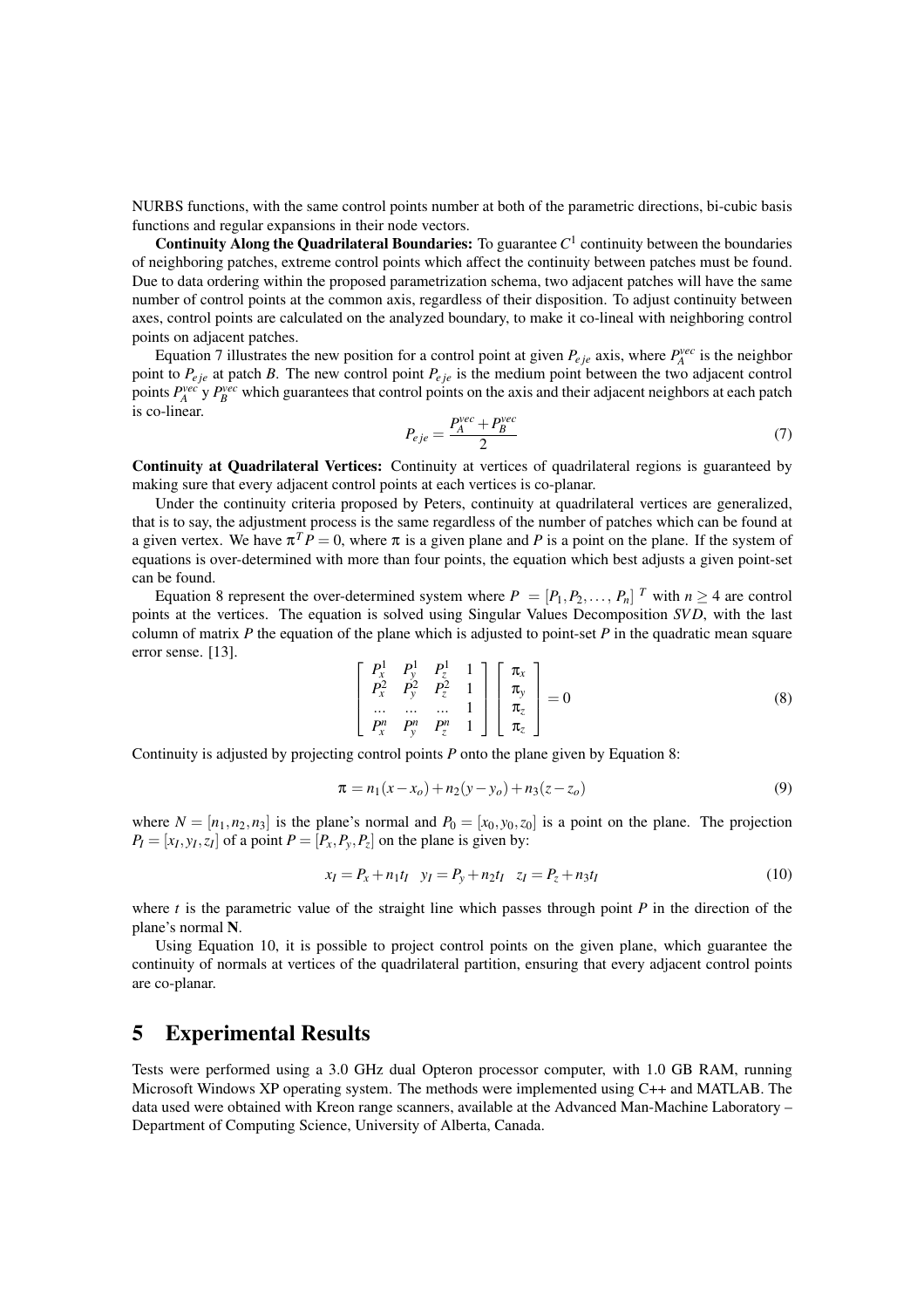

Figure 2: Comparison Between Branch's Method and Eck and Hoppe's Method. a) Triangulated model, b) 27 patches model (Branch's method without optimize), c) 27 patches model (Branch's method optimized), d) 29 patches model (Eck and Hoppe's method without optimize), e) 156 patches model (Eck and Hoppe's method optimized)

## 5.1 Comparison Between Branch's Method and Eck and Hoppe's Method

The work by Eck and Hoppe [11] performs the same adjustment by means of a network of B-spline surface patches adaptatively refined until they obtain a given error tolerance. The process of optimization performed by Eck and Hoppe reduces the error by generating new patches, which considerably augments the number of patches which represent the surface. The increment of the number of patches reduces the error because the regions to be adjusted are smaller and more geometrically homogeneous. In the method proposed in this paper, the optimization process is focused on improving the adjustment for every patch by modifying only its parameterization (control points weight). Because of that, the number of patches does not augment after optimization process. The final number of patches which represent every object is determined by the number of critical points obtained in an eigenvector associated with the eigenvalue  $(\lambda)$  selected from the solution system of the Laplacian matrix, and it does not change at any stage of the process.

Figure 2 contains a couple of objects (foot and skidoo) reported by Eck and Hoppe. Every object is shown triangulated starting with the points cloud. The triangulation is then adjusted with a patch cloud without optimizing and the result obtained after optimization. The adjustment with the method proposed in this paper, represents each object, with 27 and 25 patches, while Eck and Hoppe use 156 and 94 patches. This represents a reduction of 82% and 73% fewer patches respectively, in our work.

With respect to the reduction of the obtained error in the optimization process in each case, with the proposed method in this paper, the error reduces an average of 77%, a value obtained in an experimental test with 30 range images. Among these appear the images included in Figure 2. The error reported in Eck and Hoppe for the same images of Figure 2 allow a error reduction of 70%. In spite of this difference which is given between our method with respect to Eck and Hoppe's method, we should emphasize that error metrics are not the same, Eck and Hoppe's method is a measurement of RMS, ours method corresponds to an average of distances of projections of points on the surface.

Another aspect to be considered in the method comparison is the number of patches required to represent the object's surfaces. In Eck's work, the number of patches used to represent the object's increase is an average of 485% in relation to the initial quadrilaterization, while in the method proposed in this paper, the number of patches to represent the surface without optimization, and the optimized one, is constant.

# 6 Conclusion

The methodology proposed in this paper for the automation of reverse engineering of free-form threedimensional objects has a wide application domain, allowing adjustment of surfaces regardless of topological complexity of the original objects.

A novel method for fitting triangular mesh using optimized NURBS patches has been proposed. This method is topologically robust and guarantees that the complex base be always quadrilateral creating a network of surfaces which is compatible with most commercial CAD systems.